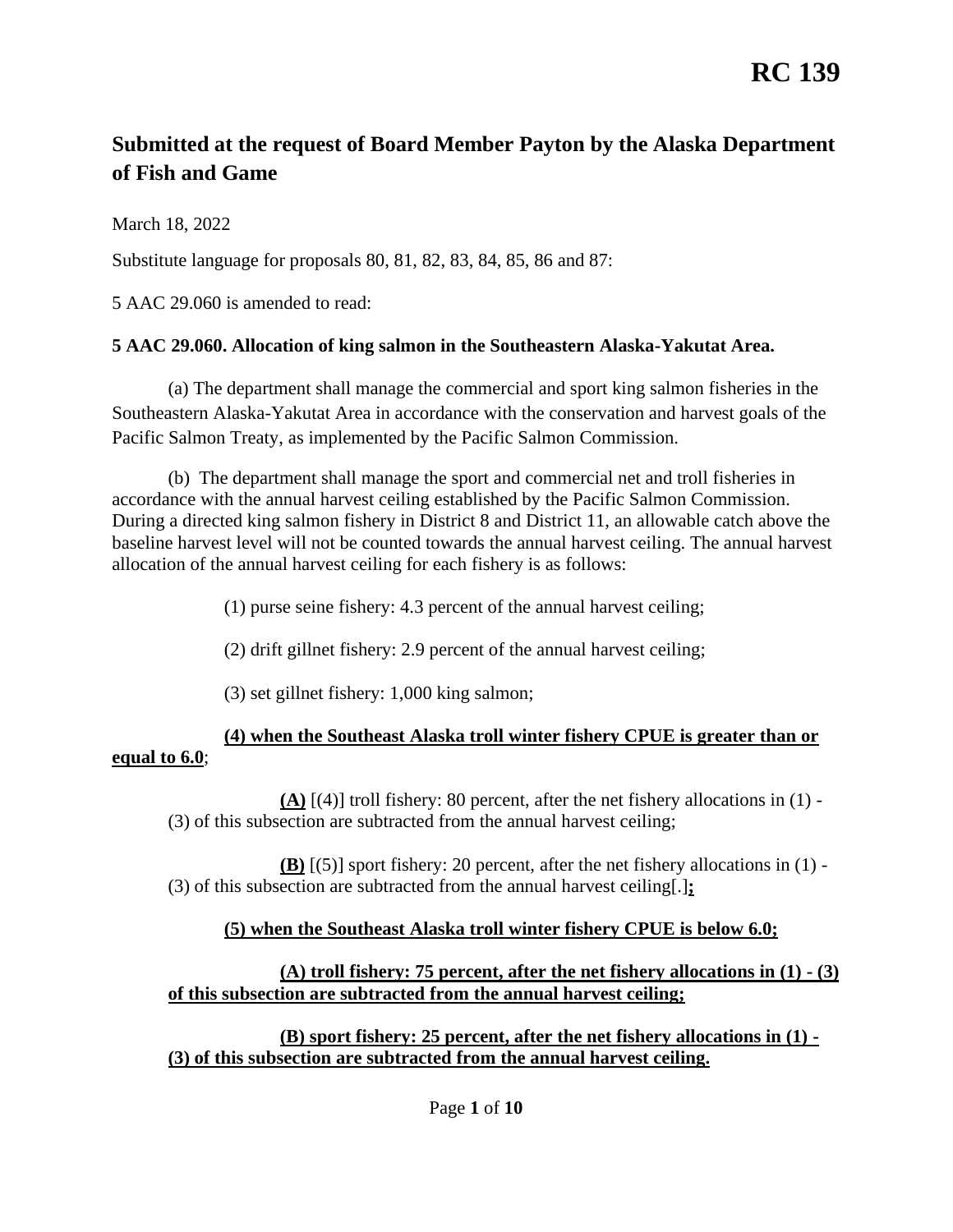#### **(6) If the projected annual Southeast Alaska all-gear harvest is below the annual harvest ceiling, any remaining allocation from those gear groups listed in (1) – (3) and (4)(B) and (5)(B) of this subsection will be allocated to the troll fishery beginning at a season date determined by the department and established by emergency order.**

(c) When computing the harvest allocations under this section, the department shall take into consideration that the Pacific Salmon Commission's annual harvest ceiling includes a pretreaty base level of 5,000 Alaska hatchery-produced king salmon and the risk factor for computing the Alaska hatchery contribution. Alaska hatchery-produced king salmon above the 5,000 fish base and the risk factor are excluded from the annual harvest ceiling. In determining each fisheries' allocation of the Pacific Salmon Commission's harvest ceiling, the department shall apportion the risk factor for computing the Alaska hatchery contribution and the 5,000 fish base into components for each fishery.

(d) For the purpose of calculating the king salmon harvest, the annual harvest period shall begin with the opening of the winter salmon troll season. For the purpose of calculating harvest performance for the king salmon fisheries under this section, the harvest in the sport and commercial net and troll fisheries will be applied to the cumulative harvest on an annual basis, as opposed to the harvest ceiling.

**(e) If the Alaska all-gear annual harvest exceeds the annual harvest ceiling established by the Pacific Salmon Commission, in the year following any overage, the department shall manage the commercial and sport king salmon fisheries in the Southeastern Alaska-Yakutat Area according to (b) of this section based on the revised annual harvest ceiling established by the Pacific Salmon Commission.**

5 AAC 47.055 is amended to read:

#### **5 AAC 47.055. Southeast Alaska King Salmon Management Plan.**

(a) The commissioner shall establish, by emergency order, the king salmon sport fish bag and possession limits and all other necessary management measures based on the Southeast Alaska winter troll fishery catch per unit effort (CPUE). The bag and possession limits and other management measures established by the commissioner will remain in effect until January 31 of the following year. If the new Southeast Alaska winter troll fishery CPUE is not available by February 1, the bag and possession limits and other management measures for the remainder of the year will be based on the prior year's Southeast Alaska winter troll fishery CPUE, unless superseded by emergency order **or modified by the provisions of 5 AAC 29.060(e)**.

(b) The objectives of the management plan under this section are to

(1) manage the sport fishery to attain **a** [AN AVERAGE] harvest **not to exceed 25** [OF 20] percent of the annual harvest ceiling specified by the Pacific Salmon Commission,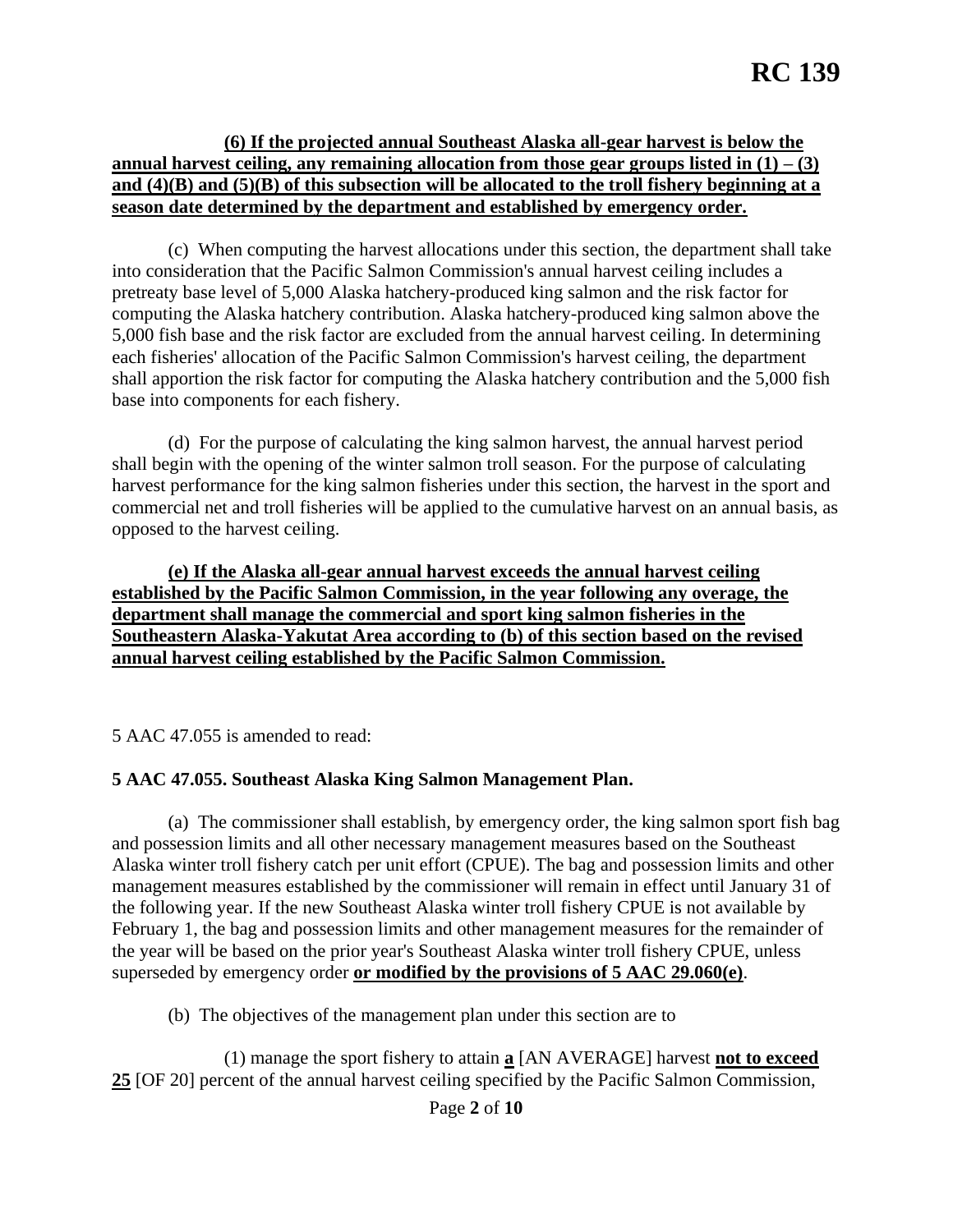after the subtraction of the commercial net allocation specified in 5 AAC 29.060 from the harvest ceiling;

(2) allow uninterrupted sport fishing in salt waters for king salmon, while not exceeding the sport fishery harvest ceiling;

(3) minimize regulatory restrictions on resident anglers; and

(4) **if the Alaska winter troll fishery CPUE is less than 3.8 and equal to or greater than 2.0; a resident bag limit of two king salmon 28 inches or greater in length will be established in areas where conservation management measures for all anglers have prohibited king salmon retention or closed fishing for king salmon once they reopen;**

**(5) at all Alaska winter troll fishery CPUEs, if the department projects that the king salmon sport harvest allocation is going to be exceeded, the department shall, by emergency order, adjust the nonresident seasons and bag limits so that there are no closures for residents;** 

**(7) any projected unused balance in sport allocation will transfer to the troll fishery at a date determined by the department** [PROVIDE STABILITY TO THE SPORT FISHERY BY ELIMINATING INSEASON REGULATORY CHANGES, EXCEPT THOSE NECESSARY FOR CONSERVATION PURPOSES].

(c) When the Southeast Alaska winter troll fishery CPUE is equal to or greater than 20.5, which is equivalent to a king salmon abundance index greater than 2.2, the sport fishery harvest limit will be 69,000 treaty king salmon, and the commissioner may, by emergency order, implement the following management measures:

(1) a resident bag limit of three king salmon, 28 inches or greater in length;

(2) a nonresident bag limit of [TWO KING SALMON IN MAY AND] one king salmon [IN OTHER MONTHS]; a nonresident annual limit of **three** [FIVE] king salmon, 28 inches or greater in length;

(3) from October 1 through March 31, a sport fish angler may use two rods when fishing for king salmon; a person using two rods under this paragraph may only retain salmon.

(d) When the Southeast Alaska winter troll fishery CPUE is less than 20.5 and equal to or greater than 8.7, which is equivalent to a king salmon abundance index of less than or equal to 2.2 and greater than 1.8, the sport fishery harvest limit will be 61,900 treaty king salmon, and the commissioner may, by emergency order, implement the following management measures:

(1) a resident bag limit of three king salmon, 28 inches or greater in length;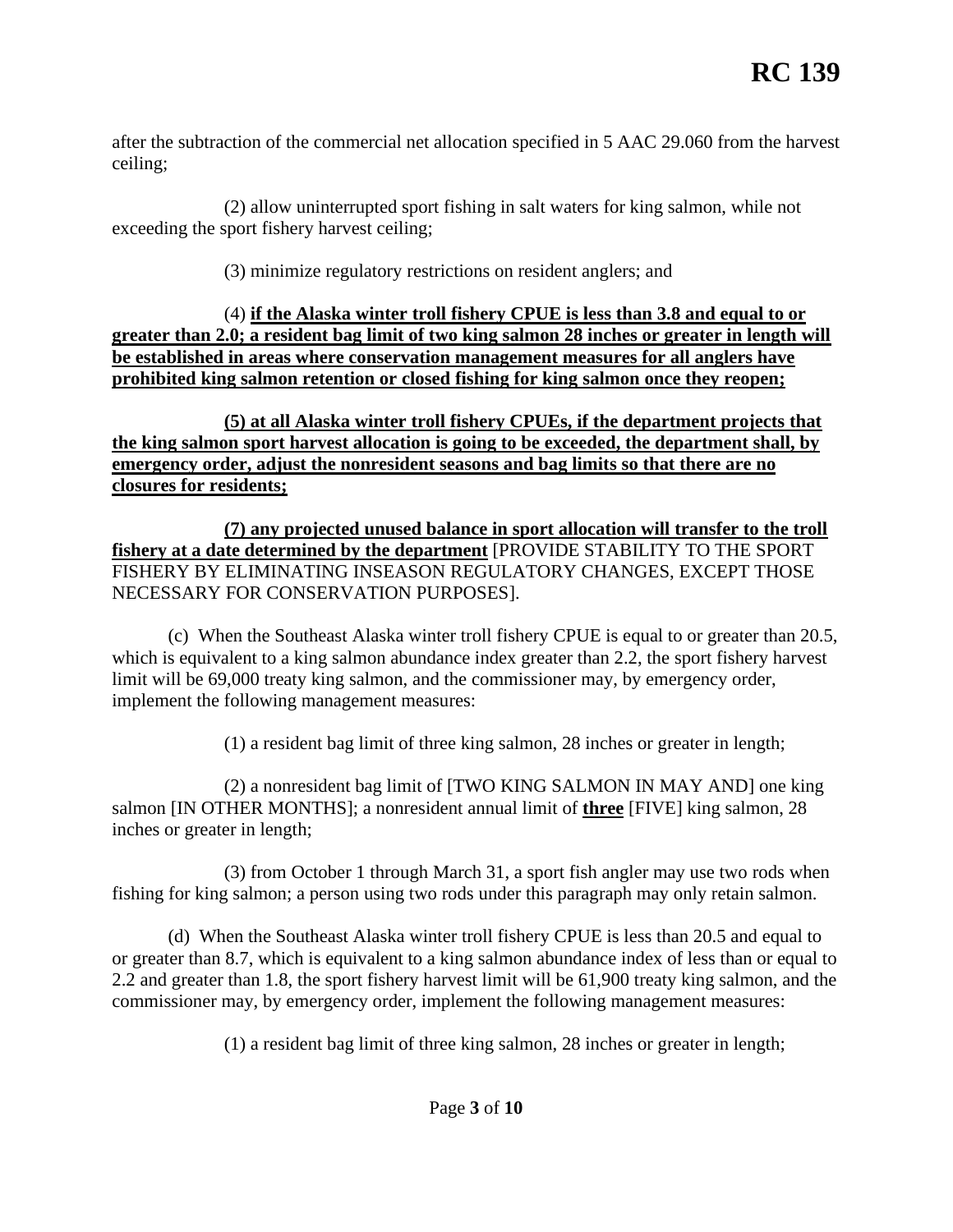(2) a nonresident bag limit of one king salmon; a nonresident annual limit of **three** [FOUR] king salmon, 28 inches or greater in length;

(3) from October 1 through March 31, a sport fish angler may use two rods when fishing for king salmon; a person using two rods under this paragraph may only retain salmon.

(e) When the Southeast Alaska winter troll fishery CPUE is less than 8.7 and equal to or greater than 6.0, which is equivalent to a king salmon abundance index less than or equal to 1.8 and greater than 1.5, the sport fishery harvest limit will be 49,300 treaty king salmon, and the commissioner may, by emergency order, implement the following management measures:

(1) a resident bag limit of two king salmon, 28 inches or greater in length;

(2) a nonresident bag limit of one king salmon; a nonresident annual limit of three king salmon, 28 inches or greater in length;

(3) from October 1 through March 31, a resident sport fish angler may use two rods when fishing for king salmon; a person using two rods under this paragraph may only retain salmon.

(f) When the Southeast Alaska winter troll fishery CPUE is less than 6.0 and equal to or greater than 3.8, which is equivalent to a king salmon abundance index of less than or equal to 1.5 and greater than 1.2, the sport fishery harvest limit will be **47,300** [37,900] treaty king salmon, and the commissioner may, by emergency order, implement the following management measures [IN CONJUNCTION WITH WILD STOCK MANAGEMENT MEASURES]:

(1) a **resident** bag limit of **two** [ONE] king salmon, 28 inches or greater in length;

# **(2) a non-resident bag limit of one king salmon, 28 inches or greater in**

#### **length;**

**(3)** [(2)] from January 1 through June 30, a nonresident **annual** [TOTAL] harvest limit of three king salmon, 28 inches or greater in length; a harvest record under 5 AAC 75.006 is required;

**(4)** [(3)] from July 1 through July **15** [7], a nonresident **annual** [TOTAL] harvest limit of two king salmon, 28 inches or greater in length; any king salmon harvested by a nonresident from January 1 through July **15** [7] will apply towards the two fish **annual** [TOTAL] harvest limit; a harvest record under 5 AAC 75.006 is required;

**(5) from July 16 through December 31, a nonresident annual harvest limit of one king salmon, 28 inches or greater in length; any king salmon harvested by a nonresident from January 1 through December 31 will apply towards the one fish annual harvest limit; a harvest record under 5 AAC 75.006 is required;**

Page **4** of **10**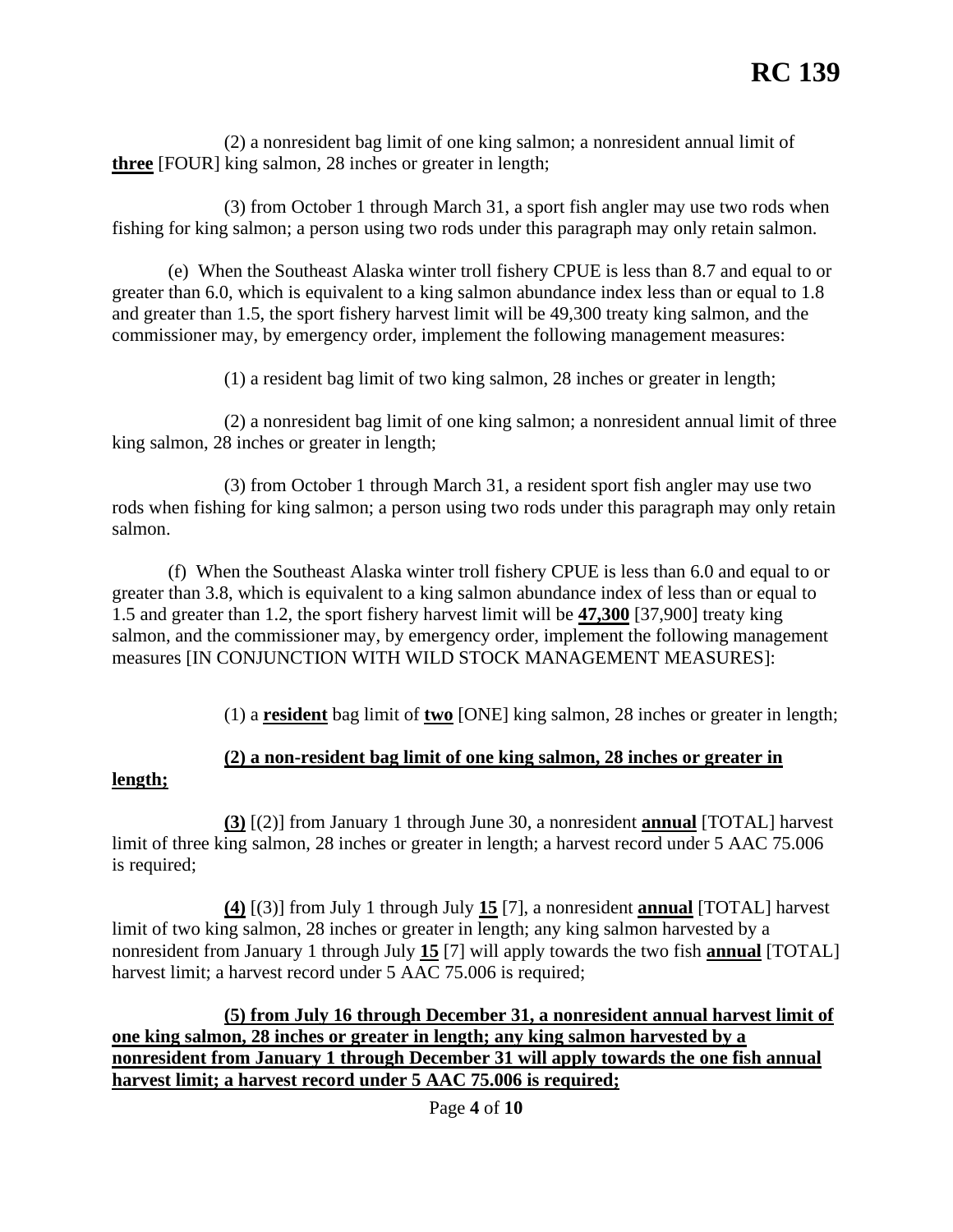**(6)** [(4)] from October 1 through March 31, a resident sport fish angler may use two rods when fishing for king salmon; a person using two rods under this paragraph may only retain salmon[;

(5) FROM JULY 8 THROUGH DECEMBER 31, A NONRESIDENT TOTAL HARVEST LIMIT OF ONE KING SALMON; 28 INCHES OR GREATER IN LENGTH; ANY KING SALMON HARVESTED BY A NONRESIDENT FROM JANUARY 1 THROUGH DECEMBER 31 WILL APPLY TOWARDS THE ONE FISH TOTAL HARVEST LIMIT; A HARVEST RECORD UNDER 5 AAC 75.006 IS REQUIRED;

(6) IF THE DEPARTMENT PROJECTS THAT THE SPORT HARVEST ALLOCATION IS GOING TO BE EXCEEDED, THE DEPARTMENT SHALL, BY EMERGENCY ORDER, CLOSE SPORT FISHING BY NONRESIDENTS TO STAY WITHIN THE SPORT HARVEST ALLOCATION; THE DEPARTMENT SHALL CLOSE SPORT FISHING BY RESIDENTS ONLY IF NONRESIDENT ANGLER CLOSURES ARE INSUFFICIENT TO REMAIN WITHIN THE SPORT HARVEST ALLOCATION;

(7) IN THE HAINES AND SKAGWAY VICINITY:

(A) IN THE WATERS OF CHILKAT INLET NORTH OF THE ADF&G REGULATORY MARKER IMMEDIATELY NORTH OF SEDUCTION POINT, A RESIDENT KING SALMON BAG LIMIT OF TWO FISH FROM JULY 1 THROUGH DECEMBER 31, 28 INCHES OR GREATER IN LENGTH;

(B) IN THE WATERS OF SECTION 13-C, AS DESCRIBED IN 5 AAC 33.200, SOUTHEAST OF A LINE FROM NISMENI POINT TO A POINT ON THE CHICHAGOF ISLAND SHORELINE AT 57° 35.59' N. LAT., 135° 22.33' W. LONG., A RESIDENT KING SALMON BAG LIMIT OF TWO FISH FROM JUNE 15 THROUGH DECEMBER 31, 28 INCHES OR GREATER IN LENGTH;

(8) IN THE JUNEAU VICINITY:

(A) IN THE WATERS OF SECTIONS 11-A, 11-B AND 11-C, DISTRICT 12. SECTIONS 14-B, 14-C, 15-B, AND 15-C, AS DESCRIBED IN 5 AAC 33.200, A RESIDENT KING SALMON BAG LIMIT OF TWO FISH FROM JUNE 15 THROUGH DECEMBER 31, 28 INCHES OR GREATER IN LENGTH;

(B) IN THE WATERS OF SECTION 11-D, AS DESCRIBED IN 5 AAC 33.200, A RESIDENT KING SALMON BAG LIMIT OF TWO FISH FROM JULY 1 THROUGH DECEMBER 31, 28 INCHES OR GREATER IN LENGTH;

(9) IN THE PETERSBURG WRANGELL VICINITY: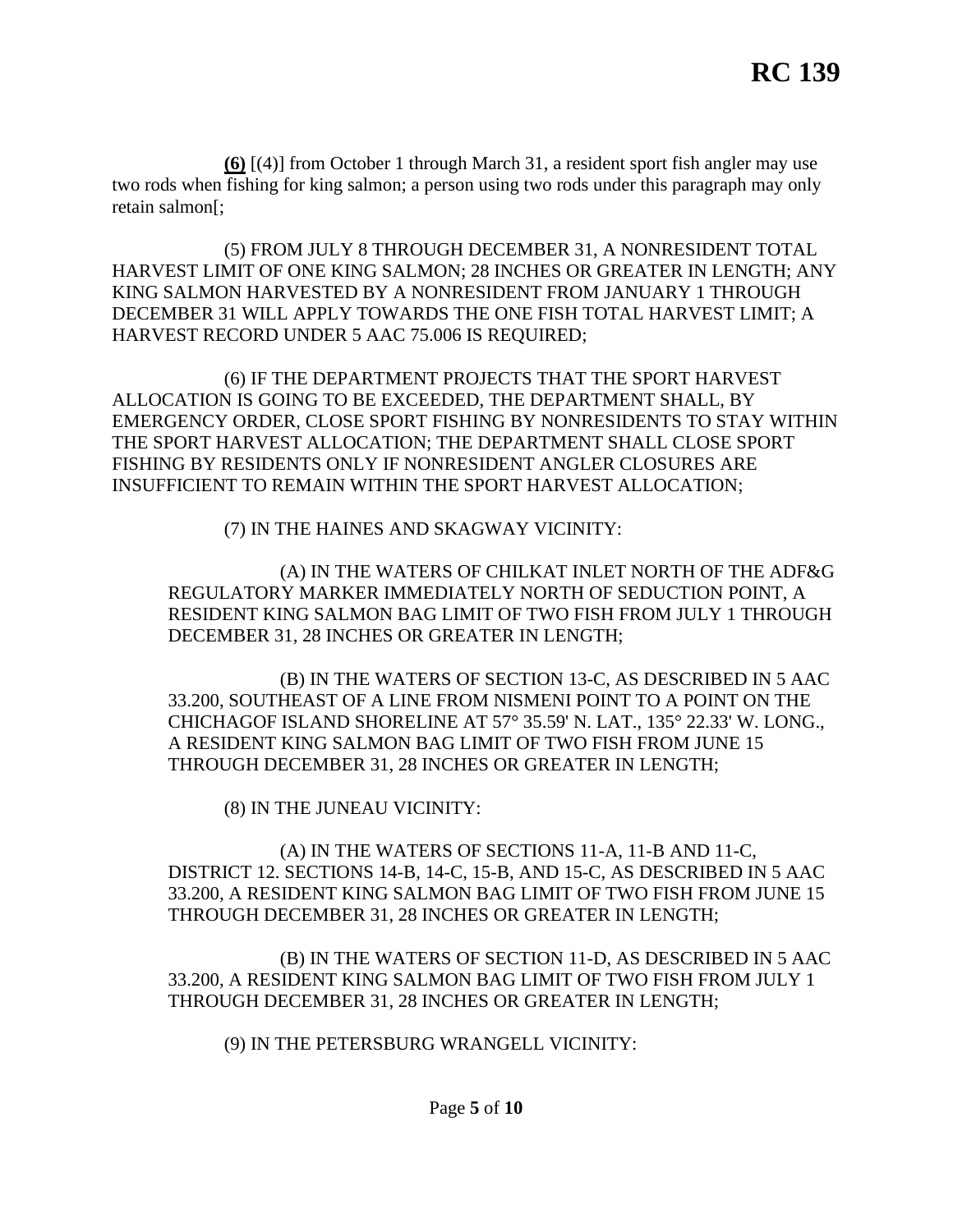(A) IN THE WATERS OF DISTRICT 8, AS DESCRIBED IN 5 AAC 47.057(D), AND IN A PORTION OF DISTRICT 7, AS DESCRIBED IN 5 AAC 33.200, IN THE WATERS OF EASTERN PASSAGE WEST OF A LINE FROM A POINT ON WRANGELL ISLAND AT 56° 22.19' N. LAT., 132° 11.75' W. LONG., TO A POINT ON THE MAINLAND SHORE AT 56° 22.76' N. LAT., 132° 10.62' W. LONG., A RESIDENT KING SALMON BAG LIMIT OF TWO FISH FROM JULY 15 THROUGH DECEMBER 31, 28 INCHES OR GREATER IN LENGTH;

(B) IN THE WATERS OF DISTRICT 5 NORTH OF A LINE FROM POINT BAKER TO A POINT ON THE SHORE OF KUIU ISLAND AT 56° 20.80' N. LAT., 133° 50.87' W. LONG., DISTRICT 6, DISTRICT 7 EXCLUDING THE WATERS OF EASTERN PASSAGE WEST OF A LINE FROM A POINT ON WRANGELL ISLAND AT 56° 22.19' N. LAT., 132° 11.75' W. LONG., TO A POINT ON THE MAINLAND SHORE AT 56° 22.76' N. LAT., 132° 10.62' W. LONG., DISTRICT 9 NORTH OF LINE FROM POINT ELLIS TO PATTERSON POINT, AND DISTRICT 10, AS DESCRIBED IN 5 AAC 33.200, A RESIDENT KING SALMON BAG LIMIT OF TWO FISH FROM JUNE 15 THROUGH DECEMBER 31, 28 INCHES OR GREATER IN LENGTH;

(10) IN THE KETCHIKAN VICINITY:

(A) IN THE WATERS OF BEHM CANAL AND REVILLAGIGEDO CHANNEL AND THE CONTIGUOUS BAYS, BETWEEN A LINE FROM POINT EVA TO CACTUS POINT, AND A LINE FROM LUCKY POINT AT 55° 12.62' N. LAT., 131° 16.18' W. LONG., TO MIDDY POINT AT 55° 10.19' N., 131° 19.60' W. LONG., TO BEAVER POINT AT 55° 05.25' N. LAT., 131° 14.57' W. LONG., AND FROM POINT ROSEN AT 55° 04.74' N LAT., 131° 10.87' W. LONG., TO QUADRA POINT AT 55° 05.14' N. LAT., 130° 59.07' W. LONG., A RESIDENT KING SALMON BAG LIMIT OF TWO FISH FROM AUGUST 15 THROUGH DECEMBER 31, 28 INCHES OR GREATER IN LENGTH;

(B) IN THE WATERS OF WEST BEHM CANAL AND THE CONTIGUOUS BAYS ENCLOSED TO THE NORTH BY A LINE FROM THE WESTERN ENTRANCE OF BAILEY BAY AT 55° 56.04' N. LAT., 131° 37.94' W. LONG., TO THE NORTHERN TIP OF HASSLER ISLAND AT 55° 54.28' N. LAT., 131° 37.80' W. LONG., AND A LINE FROM FIN POINT AT 55° 51.26' N. LAT., 131° 35.42' W. LONG., TO DRESS POINT AT 55° 51.15' N. LAT., 131° 33.75' W. LONG., AND TO THE SOUTH BY A LINE FROM INDIAN POINT AT 55° 36.87' N. LAT., 131° 42.07' W. LONG., TO MIKE POINT AT 55° 37.25' N. LAT., 131° 52.74' W. LONG.; A RESIDENT KING SALMON BAG LIMIT OF TWO FISH FROM AUGUST 15 THROUGH DECEMBER 31, 28 INCHES OR GREATER IN LENGTH;

(C) IN THE WATERS OF THE HERRING BAY SPORTFISH TERMINAL HARVEST AREA, WHICH INCLUDES THE WATERS OF NICHOLS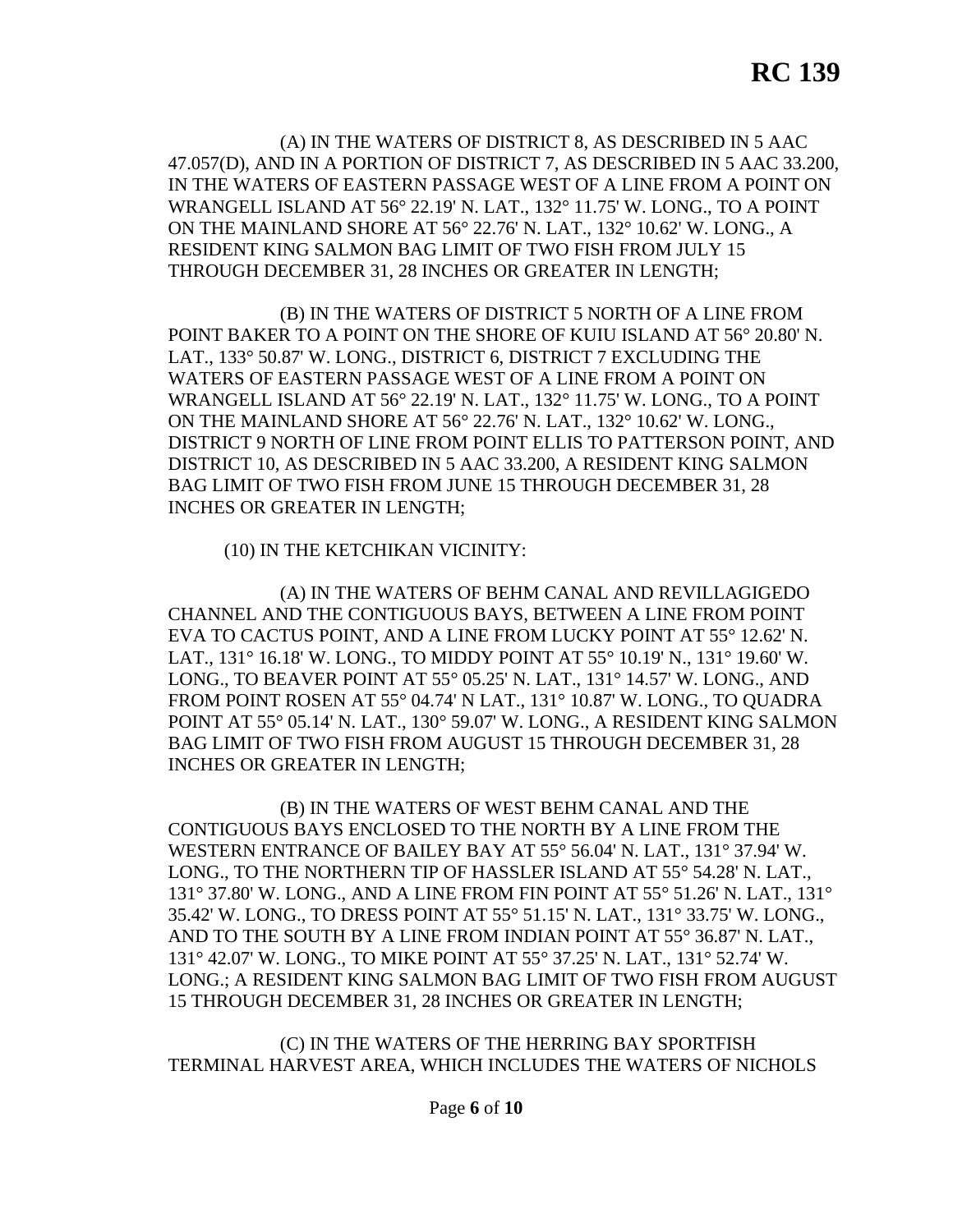PASS NORTH OF THE LATITUDE OF DRIEST POINT, REVILLAGIGEDO CHANNEL NORTH OF THE LATITUDE OF HARBOR POINT, AND TONGASS NARROWS SOUTH OF THE LATITUDE OF THE LEWIS REEF LIGHT, A RESIDENT KING SALMON BAG LIMIT OF TWO FISH FROM JUNE 15 THROUGH DECEMBER 31, 28 INCHES OR GREATER IN LENGTH;

(D) IN ALL REMAINING WATERS OF DISTRICTS 1 AND 2, AS DESCRIBED IN 5 AAC 33.200, A RESIDENT KING SALMON BAG LIMIT OF TWO FISH 28 INCHES OR GREATER IN LENGTH FROM AUGUST 15 THROUGH DECEMBER 31].

(g) When the Southeast Alaska winter troll fishery CPUE is less than 3.8 and equal to or greater than 2.6, which is equivalent to a king salmon abundance index of less than or equal to 1.2 and greater than 1.0, the sport fishery harvest limit will be **32,300** [25,800] treaty king salmon and the commissioner may, by emergency order, implement the following management measures [IN CONJUNCTION WITH WILD STOCK MANAGEMENT MEASURES:]

(1) a bag limit of one king salmon, 28 inches or greater in length;

(2) from January 1 through June 30, a nonresident **annual** [TOTAL] harvest limit of three king salmon, 28 inches or greater in length; a harvest record under 5 AAC 75.006 is required;

(3) from July 1 through **July 15** [DECEMBER 31], a nonresident **annual** [TOTAL] harvest limit of **two** [ONE] king salmon, 28 inches or greater in length; any king salmon harvested by the nonresident from January 1 through **July 15** [DECEMBER 31] will apply toward the two fish **annual** [TOTAL] harvest limit; a harvest record under 5 AAC 75.006 is required;

(4) **from July 16 through December 31, a nonresident annual harvest limit of one king salmon, 28 inches or greater in length; any king salmon harvested by a nonresident from January 1 through December 31 will apply towards the one fish annual harvest limit; a harvest record under 5 AAC 75.006 is required** [IF THE DEPARTMENT PROJECTS THAT THE SPORT HARVEST ALLOCATION IS GOING TO BE EXCEEDED, THE DEPARTMENT SHALL, BY EMERGENCY ORDER, CLOSE SPORT FISHING BY NONRESIDENTS TO STAY WITHIN THE SPORT HARVEST ALLOCATION; THE DEPARTMENT SHALL CLOSE SPORT FISHING BY RESIDENTS ONLY IF NONRESIDENT ANGLER CLOSURES ARE INSUFFICIENT TO REMAIN WITHIN THE SPORT HARVEST ALLOCATION;

#### (5) IN THE HAINES AND SKAGWAY VICINITY:

#### (A) IN THE WATERS OF CHILKAT INLET NORTH OF THE ADF&G REGULATORY MARKER IMMEDIATELY NORTH OF SEDUCTION POINT, A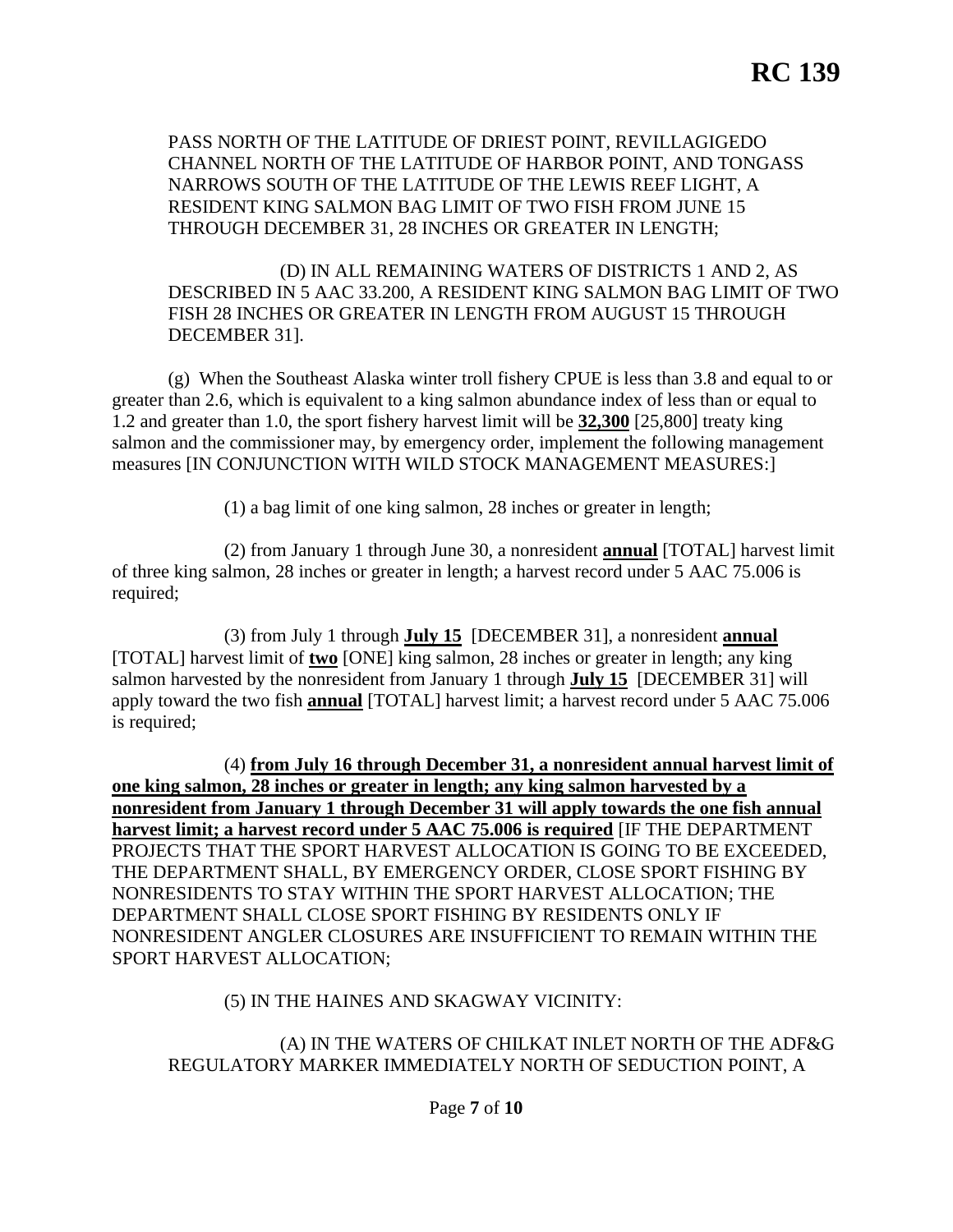RESIDENT KING SALMON BAG LIMIT OF TWO FISH FROM JULY 1 THROUGH DECEMBER 31, 28 INCHES OR GREATER IN LENGTH;

(B) IN THE WATERS OF SECTION 13-C, AS DESCRIBED IN 5 AAC 33.200, SOUTHEAST OF A LINE FROM NISMENI POINT TO A POINT ON THE CHICHAGOF ISLAND SHORELINE AT 57° 35.59' N. LAT., 135° 22.33' W. LONG., A RESIDENT KING SALMON BAG LIMIT OF TWO FISH FROM JUNE 15 THROUGH DECEMBER 31, 28 INCHES OR GREATER IN LENGTH;

(6) IN THE JUNEAU VICINITY:

(A) IN THE WATERS OF SECTIONS 11-A, 11-B, AND 11-C, DISTRICT 12, SECTIONS 14-B, 14-C, 15-B, AND 15-C, AS DESCRIBED IN 5 AAC 33.200, A RESIDENT KING SALMON BAG LIMIT OF TWO FISH FROM JUNE 15 THROUGH DECEMBER 31, 28 INCHES OR GREATER IN LENGTH;

(B) IN THE WATERS OF SECTION 11-D, AS DESCRIBED IN 5 AAC 33.200, A RESIDENT KING SALMON BAG LIMIT OF TWO FISH FROM JULY 1 THROUGH DECEMBER 31, 28 INCHES OR GREATER IN LENGTH;

(7) IN THE PETERSBURG WRANGELL VICINITY:

(A) IN THE WATERS OF DISTRICT 8, AS DESCRIBED IN 5 AAC 47.057(D), AND IN A PORTION OF DISTRICT 7, AS DESCRIBED IN 5 AAC 33.200, IN THE WATERS OF EASTERN PASSAGE WEST OF A LINE FROM A POINT ON WRANGELL ISLAND AT 56° 22.19' N. LAT., 132° 11.75' W. LONG., TO A POINT ON THE MAINLAND SHORE AT 56° 22.76' N. LAT., 132° 10.62' W. IONG., A RESIDENT KING SALMON BAG LIMIT OF TWO FISH FROM JULY 15 THROUGH DECEMBER 31, 28 INCHES OR GREATER IN LENGTH;

(B) IN THE WATERS OF DISTRICT 5 NORTH OF LINE FROM POINT BAKER TO A POINT ON THE SHORE OF KUIU ISLAND AT 56° 20.80' N. LAT., 133° 50.87' W. LONG., DISTRICT 6, DISTRICT 7 EXCLUDING THE WATERS OF EASTERN PASSAGE WEST OF A LINE FROM A POINT ON WRANGELL ISLAND AT 56° 22.19' N. LAT., 132° 11.75' W. LONG., TO A POINT ON THE MAINLAND SHORE AT 56° 22.76' N. LAT., 132° 10.62' W. LONG., DISTRICT 9 NORTH OF A LINE FROM POINT ELLIS TO PATTERSON POINT, AND DISTRICT 10, AS DESCRIBED IN 5 AAC 33.200, A RESIDENT KING SALMON BAG LIMIT OF TWO FISH FROM JUNE 15 THROUGH DECEMBER 31, 28 INCHES OR GREATER IN LENGTH;

(8) IN THE KETCHIKAN VICINITY: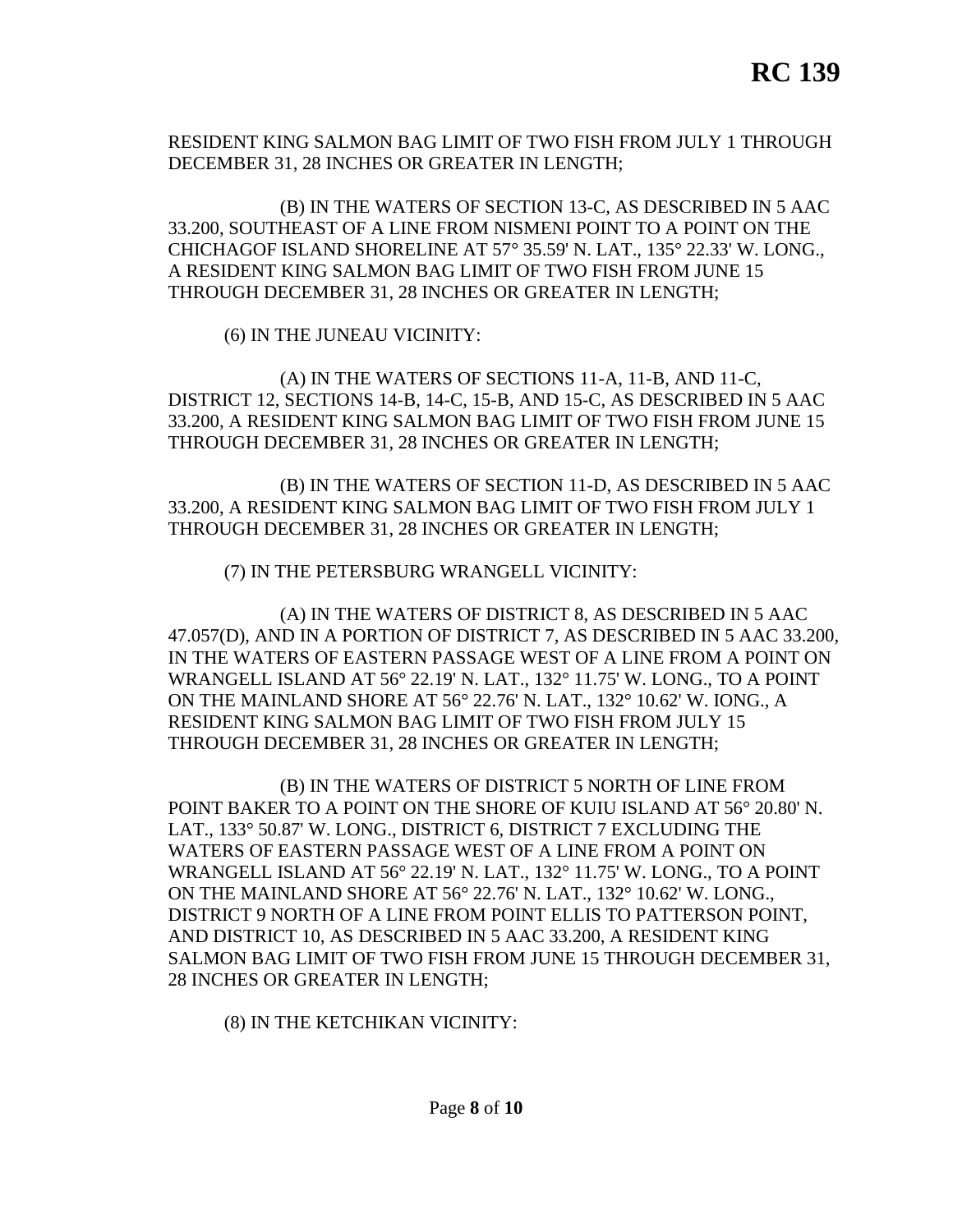(A) IN THE WATERS OF BEHM CANAL AND REVILLAGIGEDO CHANNEL AND THE CONTIGUOUS BAYS, BETWEEN A LINE FROM POINT EVA TO CACTUS POINT, AND A LINE FROM LUCKY POINT AT 55° 12.62' N. LAT., 131° 16.18' W. LONG., TO MIDDY POINT AT 55° 10.19' N., 131° 19.60' W. LONG., TO BEAVER POINT AT 55° 05.25' N. LAT., 131° 14.57' W. LONG., AND FROM POINT ROSEN AT 55° 04.74' N LAT., 131° 10.87' W. LONG., TO QUADRA POINT AT 55° 05.14' N. LAT., 130° 59.07' W. LONG., A RESIDENT KING SALMON BAG LIMIT OF TWO FISH FROM AUGUST 15 THROUGH DECEMBER 31, 28 INCHES OR GREATER IN LENGTH;

(B) IN THE WATERS OF WEST BEHM CANAL AND THE CONTIGUOUS BAYS ENCLOSED TO THE NORTH BY A LINE FROM THE WESTERN ENTRANCE OF BAILEY BAY AT 55° 56.04' N. LAT., 131° 37.94' W. LONG., TO THE NORTHERN TIP OF HASSLER ISLAND AT 55° 54.28' N. LAT., 131° 37. 80' W. LONG., AND A LINE FROM FIN POINT AT 55° 51.26' N. LAT., 131° 35.42' W. LONG., TO DRESS POINT AT 55° 51.15' N. LAT., 131° 33.75' W. LONG., AND TO THE SOUTH BY A LINE FROM INDIAN POINT AT 55° 36.87' N. LAT., 131° 42.07' W. LONG., TO MIKE POINT AT 55° 37.25' N. LAT., 131° 52.74' W. LONG.; A RESIDENT KING SALMON BAG LIMIT OF TWO FISH FROM AUGUST 15 THROUGH DECEMBER 31, 28 INCHES OR GREATER IN LENGTH;

(C) IN THE WATERS OF THE HERRING BAY SPORTFISH TERMINAL HARVEST AREA, WHICH INCLUDES THE WATERS OF NICHOLS PASS NORTH OF THE LATITUDE OF DRIEST POINT, REVILLAGIGEDO CHANNEL NORTH OF THE LATITUDE OF HARBOR POINT, AND TONGASS NARROWS SOUTH OF THE LATITUDE OF THE LEWIS REEF LIGHT; A RESIDENT KING SALMON BAG LIMIT OF TWO FISH FROM JUNE 15 THROUGH DECEMBER 31, 28 INCHES OR GREATER IN LENGTH;

(D) IN ALL REMAINING WATERS OF DISTRICT 1 AND 2, AS DESCRIBED IN 5 AAC 33.200, A RESIDENT KING SALMON BAG LIMIT OF TWO FISH 28 INCHES OR GREATER IN LENGTH FROM AUGUST 15 THROUGH DECEMBER 31].

(h) When the Southeast Alaska winter troll fishery CPUE is less than 2.6 and equal to or greater than 2.0, which is equivalent to a king salmon abundance index of less than or equal to 1.0 and greater than or equal to 0.875, the sport fishery harvest limit will be **25,700** [20,600] treaty king salmon and the commissioner may, by emergency order, implement the following management measures:

(1) a [RESIDENT] bag limit of one king salmon, 28 inches or greater in length;

#### (2) **from January 1 through June 30, a nonresident annual harvest limit of three king salmon, 28 inches or greater in length; a harvest record under 5 AC 75.006 is**